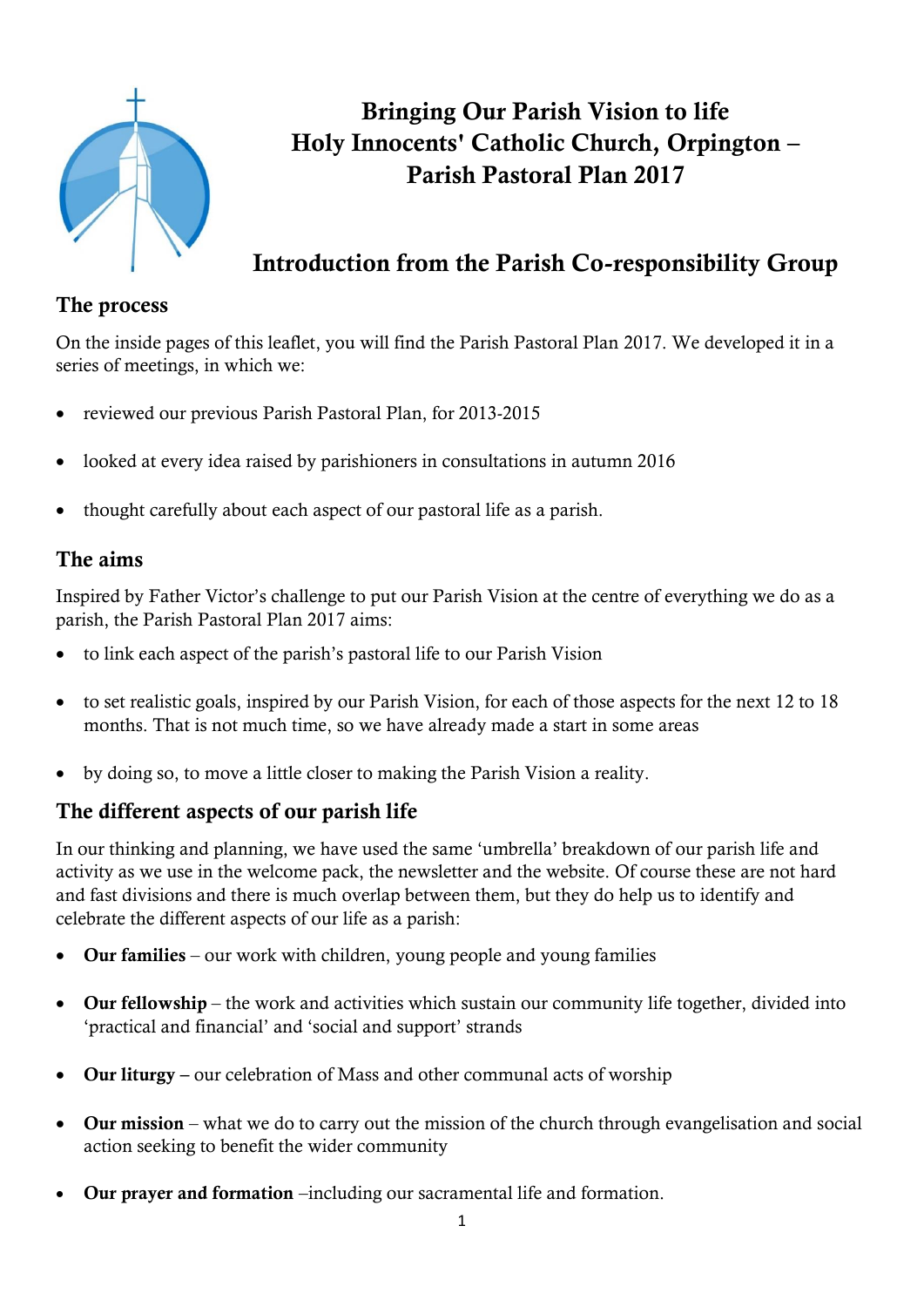# **Bringing Our Parish Vision to life Parish Pastoral Plan 2017**

## **Our families**

#### *As a parish, we will:*

- continue to implement the 'Our present and our future' paper on our work with children, young people and young families,
- as part of that, find better ways to oversee, coordinate and involve young people in the planning of that work
- seek to enhance the ties between the parish and Holy Innocents' Catholic School

#### *We would also like to:*

 continue our efforts to involve children and young people in altar serving, music, reading and other ministries

----------------------------------------

## **Our liturgy**

#### *As a parish, we will:*

 redouble our efforts to ensure that each of our Masses and other liturgies is welcoming and inclusive and celebrated with joy and reverence

#### *We would also like to:*

- continue to focus on our ministry of welcoming
- try out different times for weekday Masses, e.g. occasional evening Masses and having Healing Masses during the day

## **Our fellowship – practical and financial**

----------------------------------------

#### *As a parish, we will:*

- support the team leading on the design and building of the new Parish Complex
- establish a Communications Team
- revamp the Welcome Pack and seek to make greater use of the new database

#### *We would also like to:*

- investigate the re-launching of the repository, in an alcove in St Joseph's Hall
- support the Finance Committee in its aim of improving transparency about parish finances

*Scope of the 'Our families' umbrella: our work with children, young people and young families. Apart from the following groups, we think under this heading about sacramental formation for children (covered under "Our prayer and formation" below)* 

*Relevant groups/activities: Baby Chorus/Children's Liturgy/Faith in Action/Faith, Hope and Fun/Holy Innocents' School/uniformed organisations/Youth Ministry (Deanery YMP) Team* 

*Link to Our Parish Vision: retaining the participation of our young people has long been considered one of the main 'Challenges and opportunities' faced by the parish; being as welcoming and supportive as possible to young families is a key part of our 'Evangelisation and outreach'*

*Scope of the 'Our liturgy' umbrella: the numerous activities involved in preparing for and celebrating Masses and other services Groups/activities under umbrella: altar linen/altar servers/collectors/eucharistic ministers/flower arrangers/musicians (choir and music group)/readers/sacristans/welcomers Link to Our Parish Vision: we 'Stay rooted in the Word of God, celebration of the Sacraments, prayer and adoration', remembering that the Eucharist is the source and summit of all we do*

*Scope of this section of the 'Our fellowship' umbrella: dealing with the practicalities of parish life Groups/activities under umbrella: cleaners/collection counters/ Communications Team including website and newsletter/Finance Committee/fire wardens/Folders Group/ gardeners/Gift Aid/pamphlets and periodicals/ parish premises and Parish Complex/Parish Office/Safeguarding Team* 

*Link to Our Parish Vision: the necessary work undertaken in these areas is an example of 'Together taking responsibility' for our life as a parish and enables us to meet the 'Challenges and opportunities' that we face. As an added gift from God, many of the groups involved here form 'Small communities' enriching our overall 'Communion'*

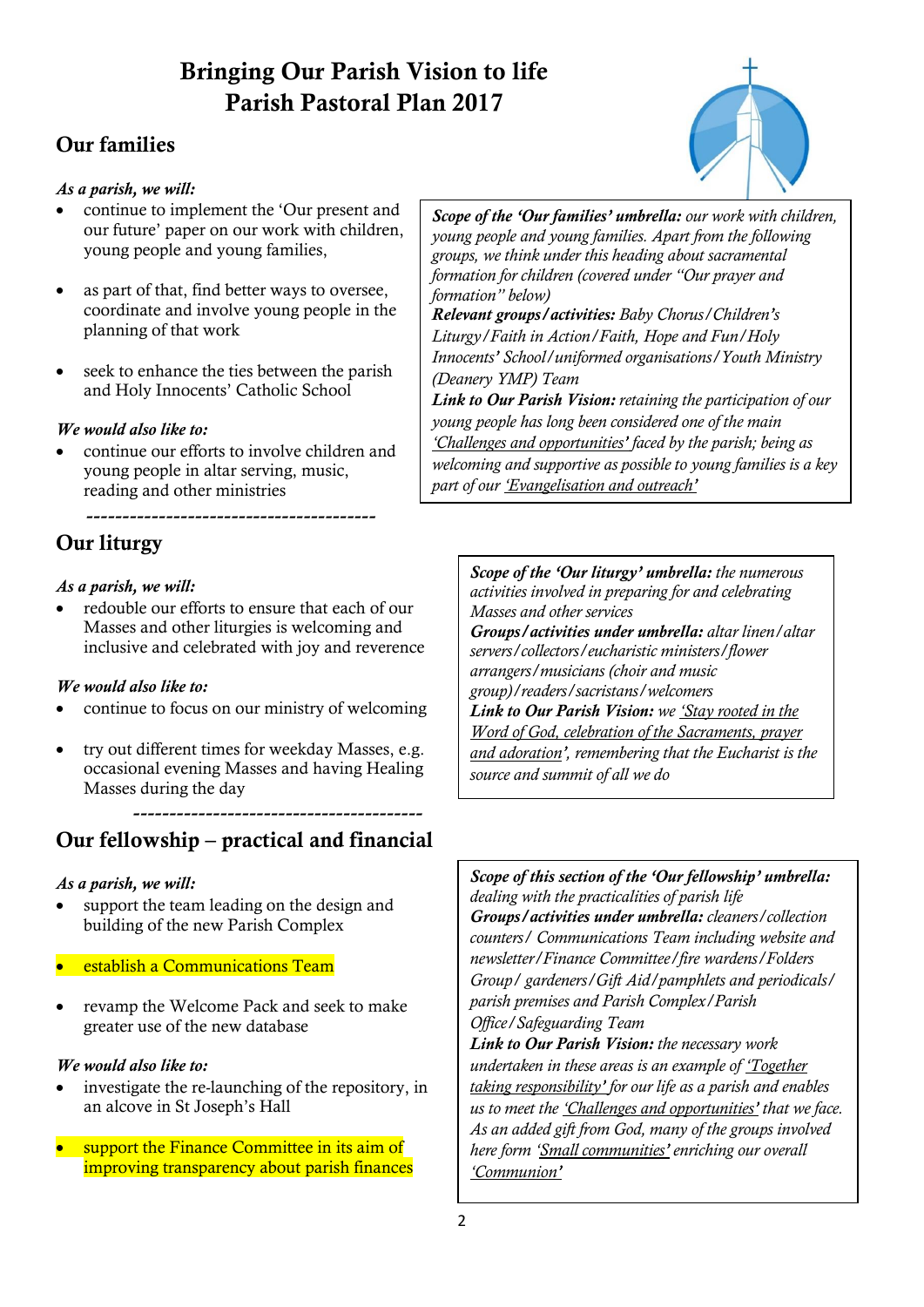## **Our fellowship – social and support**

#### *As a parish, we will:*

- improve coordination of the home visiting and other support for the sick and housebound and their carers
- review and improve the process by which we welcome and integrate new arrivals into the parish (linked to the revamp of the Welcome Pack mentioned above)

#### *We would also like to:*

 seek to provide opportunities for the different ethnic groups that make up our parish community in leadership, liturgy, social events, providing refreshments and other aspects of parish life

*Scope of this section of the 'Our fellowship' umbrella: parish social activities and support focused mainly on parishioners Groups/activities under umbrella: Bereavement Support Group/Friday Club/Golf Club/A Listening Ear/Refreshments after Mass/Social and Fundraising Group/Walkers Group/200 Club; and support for sick and housebound Link to Our Parish Vision: we 'Together [take] responsibility' for each other, seeking to grow our 'Communion of small communities' and to identify and help with some of the many 'Challenges' faced by people in our parish community*

## ---------------------------------------- **Our mission – evangelisation and social action**

#### *As a parish, we will:*

 seek to revive the parish Justice and Peace Group

#### *We would also like to:*

- reach out, including by offering regular Alpha course, to people who might want to explore Christianity
- focus in all of our parish groups and activities, but in particular the Outreach Group and the Parish Evangelisation Cells, on attracting, welcoming and integrating newcomers and those returning to active practice into our parish community and life

*Scope of the 'Our mission' umbrella: our work in evangelisation and social action, reaching out to the wider community Evangelisation groups/activities: Outreach Group/Parish Evangelisation Cell System/Alpha Social action groups/activities: Bromley Foodbank/CAFOD/Catholic Women's League/Churches Together in Orpington/hospital ministry/Justice and Peace/Luncheon Club/Missio/Street Child Africa/St Vincent de Paul Society Link to Our Parish Vision:* we *'Together [take] responsibility' for the mission of the church in our 'Evangelisation and outreach', in which being welcoming* 

*and inclusive, including in our various 'Small communities', plays such an important role*

learn more about the needs of our wider community, to see where as a parish we are being called to help

----------------------------------------

## **Our prayer and formation**

#### *As a parish, we will:*

- seek ways of helping parishioners, starting with those in leadership roles in the parish, to identify the charisms and gifts they could use to enrich the life of our parish community
- review and seek to enliven the Parish Prayer Meeting

#### *We would also like to:*

- encourage ministers to pray together before Mass
- introduce a prayer calendar for the parish

*Scope of umbrella: our parish prayer life; groups and activities devoted to prayer and formation, including sacramental preparation*

*Groups/activities under umbrella: Adoration Room/Coordinator of prayer and formation/Healing Mass and Healing Prayer Team/library/The Living Word/Mothers Prayers/Parish Prayer Meeting/ sacramental formation (Baptism/Confirmation/Holy Communion/Marriage/Journey in Faith) Link to Our Parish Vision: we are called to 'Stay rooted in the Word of God… prayer and adoration', collectively and in each of the 'Small communities' that form our parish 'Communion'*

consider how we publicise prayer and formation resources, including online resources